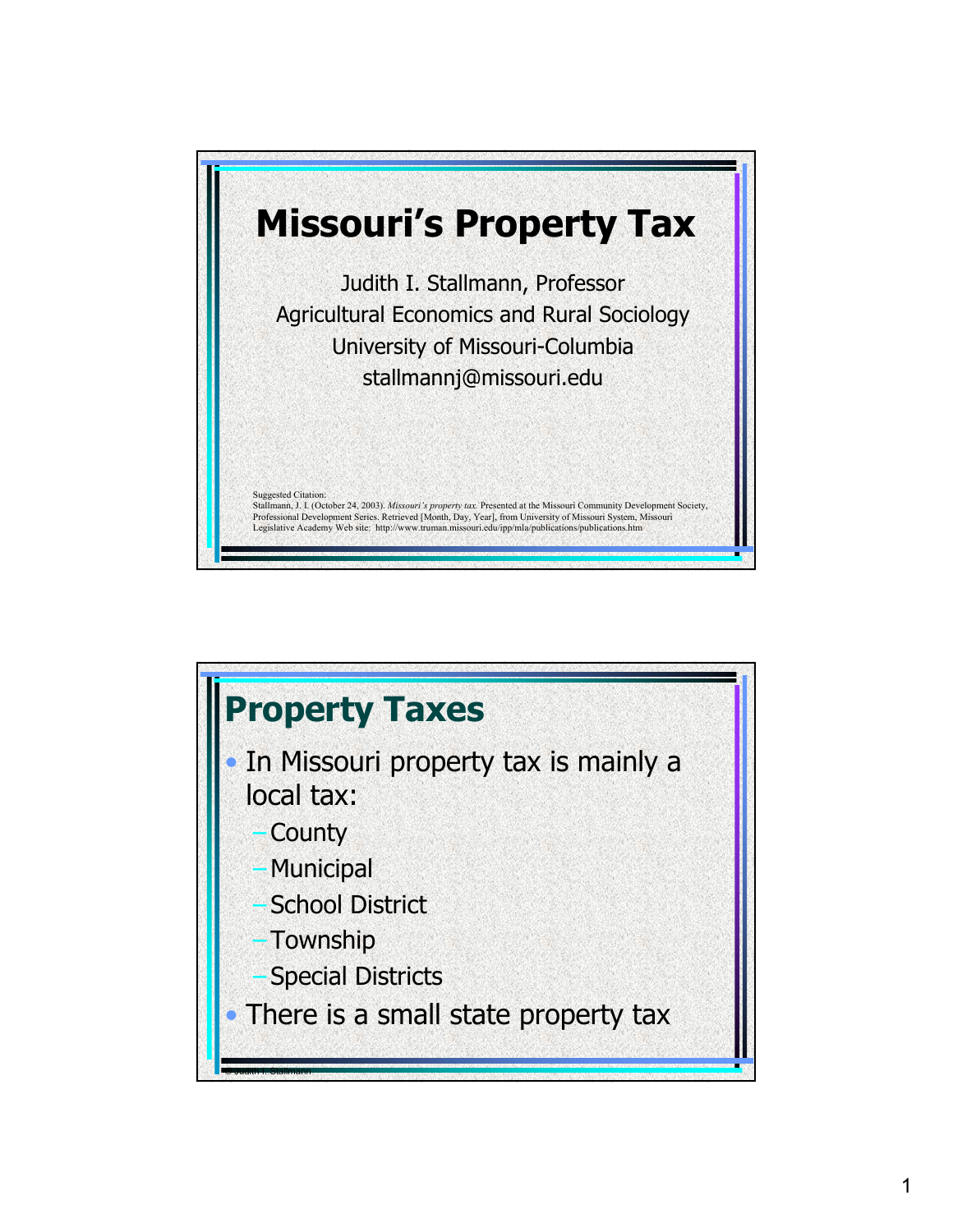

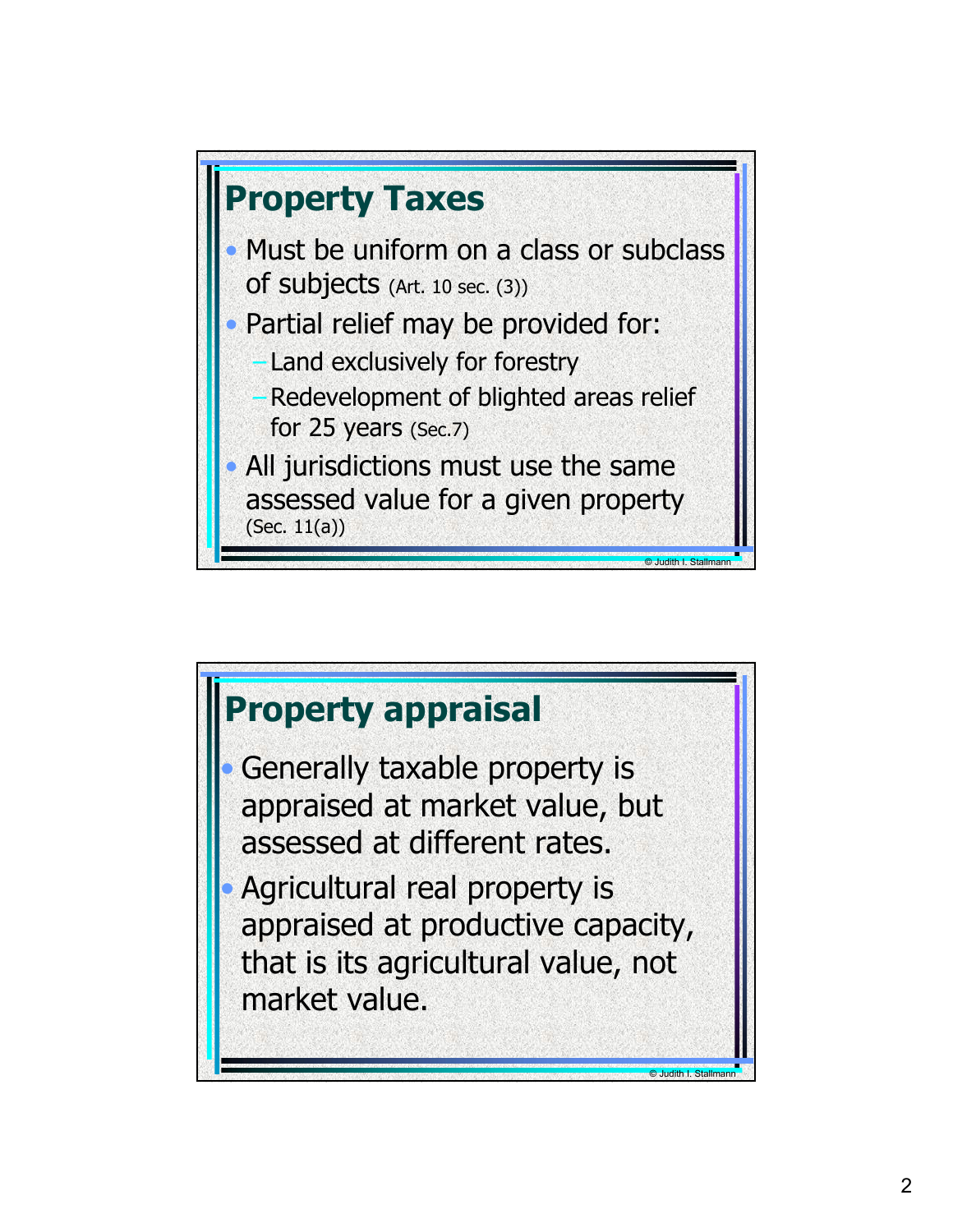

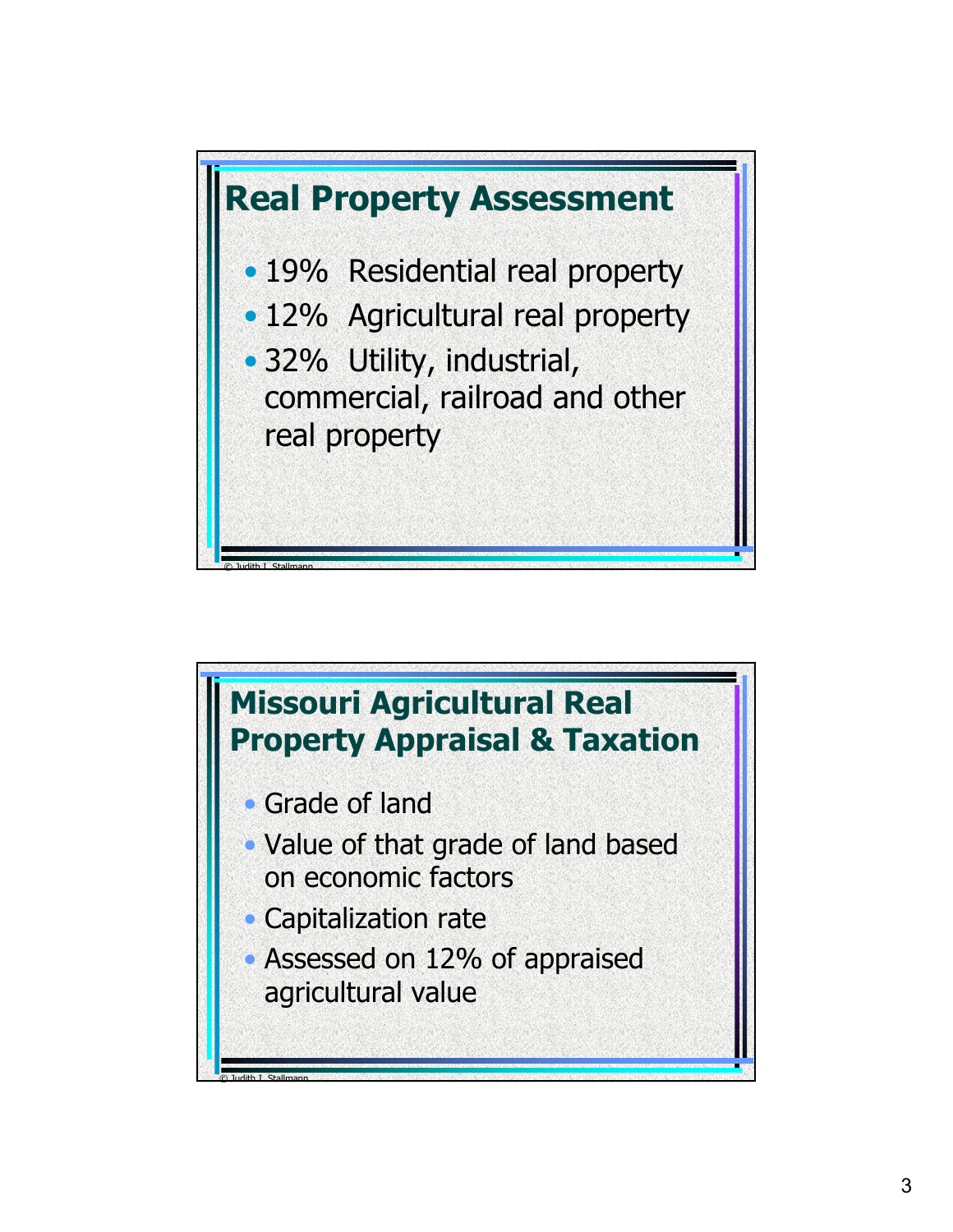

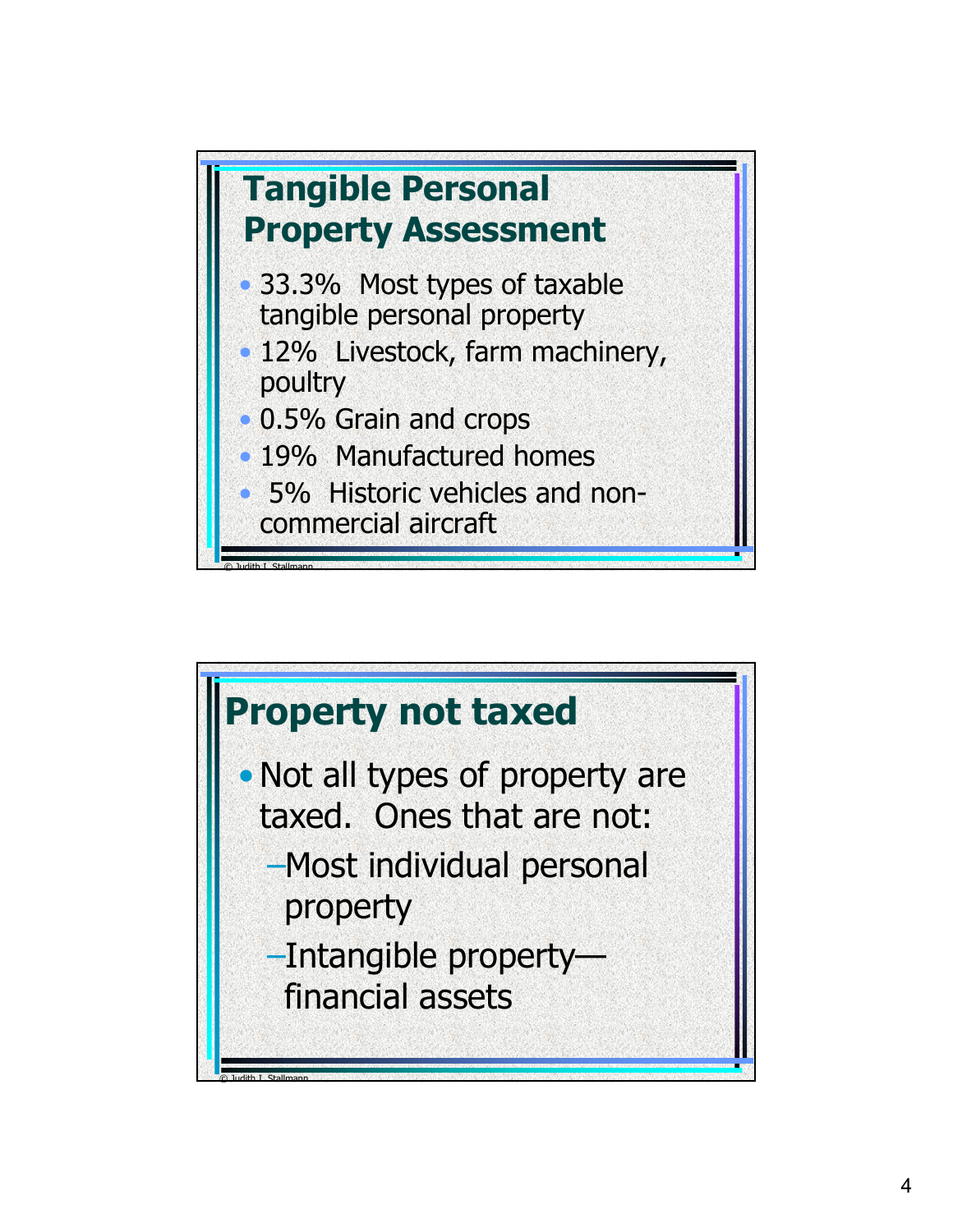

| Property taxes,<br>2000              | Tax as a % of<br><b>Personal Income</b> |
|--------------------------------------|-----------------------------------------|
| <b>United States</b><br>Average      | 2.97%                                   |
| Median                               | 2.92%-2.94%<br>Oregon and Washington    |
| Maximum                              | 4.91%<br>New Hampshire                  |
| Minimum                              | 1.27%<br>Alabama                        |
| Missouri Average<br>and Rank         | 2.21%<br>39                             |
| Missouri Average<br>and Rank in 1997 | 2.13%<br>40                             |